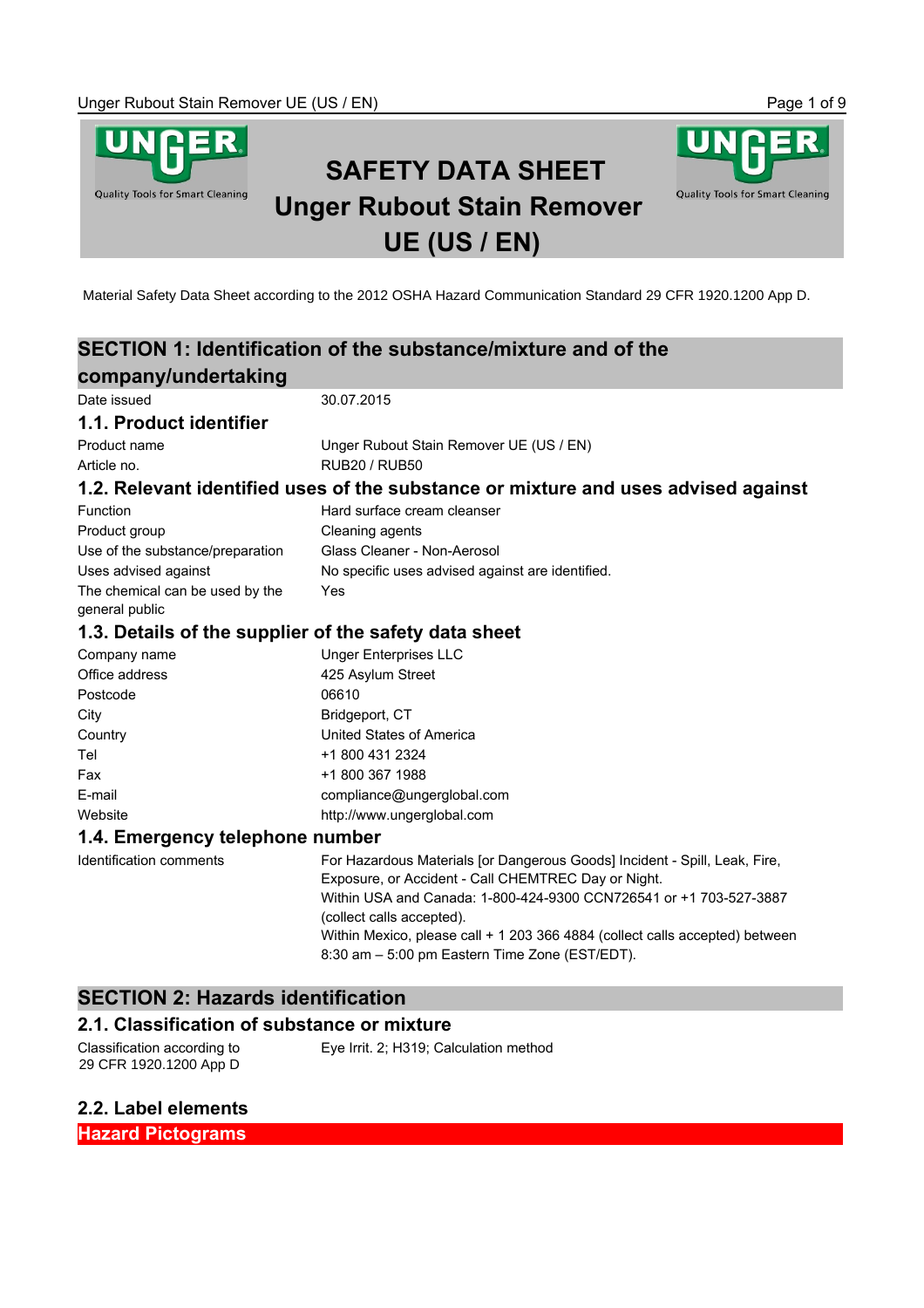

misuse

| Composition on the label          | Sodium dodecylbenzene sulfonate: 5 - 10 % wt/wt, Undecan-1-ol,<br>ethoxylated:5 - 10 % wt/wt |
|-----------------------------------|----------------------------------------------------------------------------------------------|
| Signal word                       | Warning                                                                                      |
| Hazard statements                 | H319 Causes serious eye irritation.                                                          |
| Precautionary statements          | P101 If medical advice is needed, have product container or label at hand.                   |
|                                   | P102 Keep out of reach of children.                                                          |
|                                   | P264 Wash hands thoroughly after handling.                                                   |
|                                   | P280 Wear protective gloves/eye protection.                                                  |
|                                   | P305 + P351 + P338 IF IN EYES: Rinse cautiously with water for several                       |
|                                   | minutes. Remove contact lenses, if present and easy to do. Continue rinsing.                 |
|                                   | P337 + P313 If eve irritation persists: Get medical advice/attention.                        |
| 2.3. Other hazards                |                                                                                              |
| Physico-chemical effects          | Cf. section 9 for physical-chemical information.                                             |
| Health effect                     | Cf. section 11 for toxicological information                                                 |
| Environmental effects             | Cf. section 12 for information on ecology.                                                   |
| Symptoms and effects of potential | No information required.                                                                     |

## **SECTION 3: Composition/information on ingredients**

| 3.2. Mixtures                           |                                                                                                                                                     |                                                                |                   |
|-----------------------------------------|-----------------------------------------------------------------------------------------------------------------------------------------------------|----------------------------------------------------------------|-------------------|
| <b>Substance</b>                        | <b>Identification</b>                                                                                                                               | <b>Classification</b>                                          | <b>Contents</b>   |
| Silicone dioxide (US)                   | CAS no.: 7631-86-9<br>Synonyms: Silica, amorphous<br><b>IUPAC name: Silica, vitreous</b>                                                            |                                                                | $10 < 20$ % wt/wt |
| Sodium dodecylbenzene sulfonate<br>(US) | CAS no.: 25155-30-0<br>Synonyms: Sodium<br>dodecylbenzene sulfonate                                                                                 | Acute tox. 4; H302<br>Acute tox. 4; H312<br>Eye Irrit. 2; H319 | 5 - 10 % wt/wt    |
| Undecan-1-ol, ethoxylated (US)          | CAS no.: 34398-01-1<br>Synonyms: Polyethylene glycol<br>undecyl ether<br>IUPAC name: Poly(oxy-1,2-<br>ethanediyl), alpha-undecyl-<br>omega-hydroxy- | Acute tox. 4: H302<br>Eye Irrit. 2; H319                       | 5 - 10 % wt/wt    |
| Description of the mixture              | Aqueous solution of organic substances. 0% of the mixture consists of<br>ingredients(s) of unknown toxicity.                                        |                                                                |                   |

# **SECTION 4: First aid measures**

## **4.1. Description of first aid measures**

| General      | Get medical attention if any discomfort continues. If medical advice is needed,                                                                                                                          |
|--------------|----------------------------------------------------------------------------------------------------------------------------------------------------------------------------------------------------------|
|              | have product container or label at hand.                                                                                                                                                                 |
| Inhalation   | Due to nature of the cream product and small packaging, the risk of<br>inhalation is minimal.                                                                                                            |
| Skin contact | Wash skin with soap and water.                                                                                                                                                                           |
| Eye contact  | Immediately flush with plenty of water for up to 15 minutes. Remove any<br>contact lenses and open eyelids widely. If irritation persists: Seek medical<br>attention and bring along these instructions. |
|              |                                                                                                                                                                                                          |
| Ingestion    | Immediately rinse mouth and drink plenty of water (200-300 ml). Never give<br>liquid to an unconscious person. DO NOT INDUCE VOMITING! If medical                                                        |
|              | advice is needed, have product container or label at hand.                                                                                                                                               |

# **4.2. Most important symptoms and effects, both acute and delayed**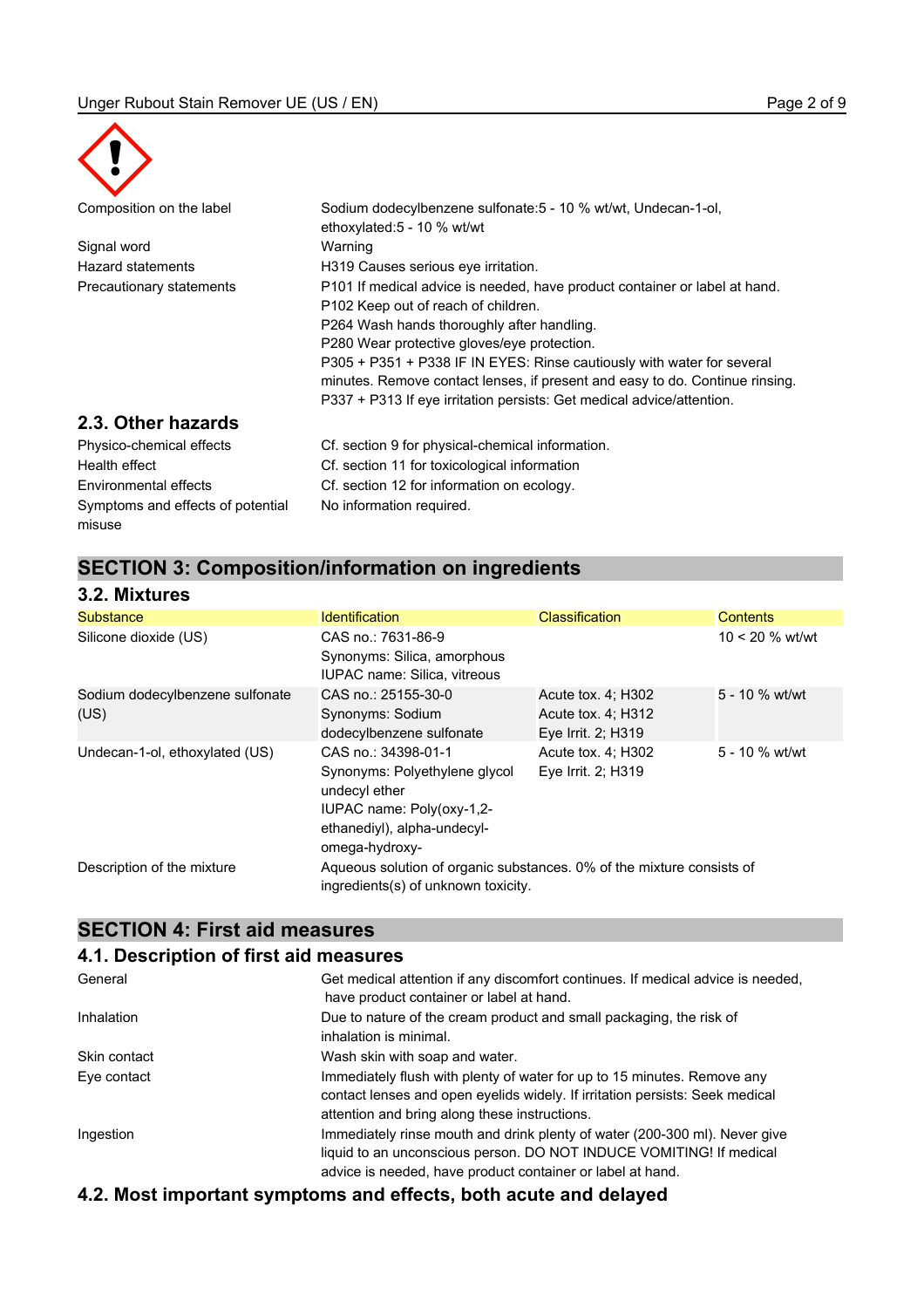Acute symptoms and effects **Burning sensation**.

#### **4.3. Indication of any immediate medical attention and special treatment needed**

Specific details on antidotes Decontamination, symptomatic treatment. No special antidote known.

## **SECTION 5: Firefighting measures**

#### **5.1. Extinguishing media**

Suitable extinguishing media Product doesn't ignite. Use fire-extinguishing media appropriate for surrounding materials. Improper extinguishing media Water jet. **5.2. Special hazards arising from the substance or mixture** Fire and explosion hazards This product is not flammable. Hazardous combustion products Carbon dioxide (CO2). Carbon monoxide (CO). Hydrocarbons. Organic

| ------------------------------ |                                                                      |
|--------------------------------|----------------------------------------------------------------------|
|                                | decomposition products. Sulfur dioxide (SO2). Sulfur trioxide (SO3). |

## **5.3. Advice for firefighters**

Personal protective equipment In case of inadequate ventilation wear respiratory protection. Use personal protective equipment as required.

## **SECTION 6: Accidental release measures**

## **6.1. Personal precautions, protective equipment and emergency procedures**

| General measures                              | Avoid aerosol formation. Avoid contact with eyes and skin.                                                                                                    |
|-----------------------------------------------|---------------------------------------------------------------------------------------------------------------------------------------------------------------|
| Personal protection measures                  | Ensure suitable personal protection (including respiratory protection) during<br>removal of spillages in a confined area.                                     |
| Hazardous combustion products                 | Cf. section 5                                                                                                                                                 |
| 6.1.2. For emergency responders               |                                                                                                                                                               |
| For emergency responders                      | In case of inadequate ventilation wear respiratory protection. Use personal<br>protective equipment as required.                                              |
| 6.2. Environmental precautions                |                                                                                                                                                               |
| Environmental precautionary<br>measures       | Avoid discharge into drains, water courses or onto the ground.                                                                                                |
|                                               | 6.3. Methods and material for containment and cleaning up                                                                                                     |
| Cleaning method                               | Absorb spillage with suitable absorbent material. Sweep-up or pick-up with an<br>industrial vacuum cleaner, store in closed container for disposal.           |
| 6.4. Reference to other sections              |                                                                                                                                                               |
| Other instructions                            | Cf. section 8 for personal protection, and section 13 for waste disposal.                                                                                     |
| <b>SECTION 7: Handling and storage</b>        |                                                                                                                                                               |
| 7.1. Precautions for safe handling            |                                                                                                                                                               |
| Handling                                      | Observe good chemical hygiene practices. Avoid contact with eyes and<br>prolonged skin contact. Avoid eating, drinking and smoking when using the<br>product. |
|                                               | 7.2. Conditions for safe storage, including any incompatibilities                                                                                             |
| Storage                                       | Store at moderate temperatures in dry, well ventilated area.                                                                                                  |
| <b>Conditions for safe storage</b>            |                                                                                                                                                               |
| Requirements for storage rooms<br>and vessels | Storage in gateways, passages, stairways, hallways open to public, roofs,<br>attics, cellars and work-rooms is not advisable.                                 |
| Advice on storage compatability               | No incompatibilities known.                                                                                                                                   |
| 7.3. Specific end use(s)                      |                                                                                                                                                               |
| Recommendations                               | Cf. section 1.2                                                                                                                                               |

## **SECTION 8: Exposure controls/personal protection**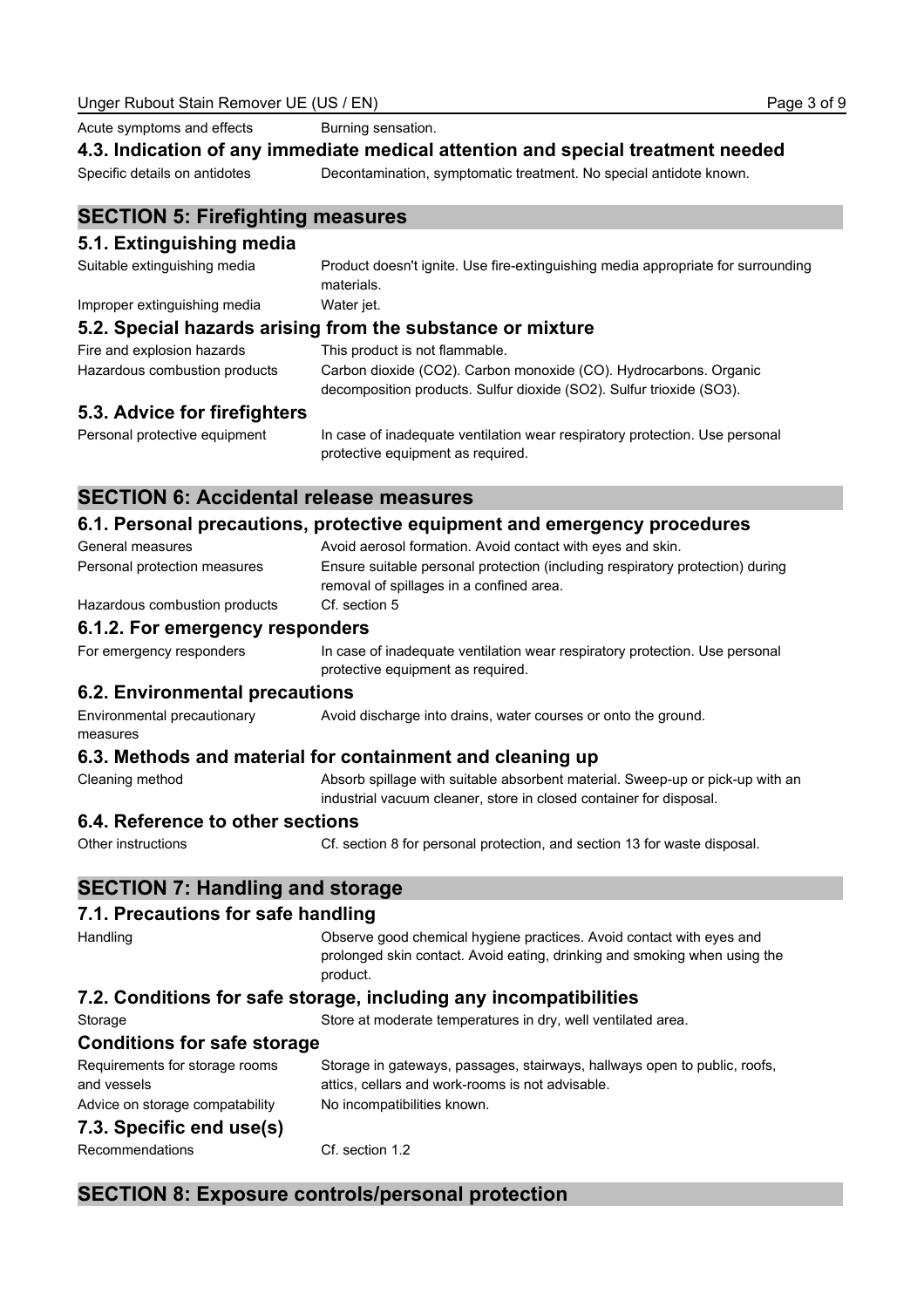**8.1. Control parameters**

| <b>DNEL / PNEC</b>                                                                          |                                                                                                                                                                                                                                                                             |
|---------------------------------------------------------------------------------------------|-----------------------------------------------------------------------------------------------------------------------------------------------------------------------------------------------------------------------------------------------------------------------------|
| Recommended monitoring<br>procedures                                                        | NIOSH 0500: Total particulates not otherwise regulated.<br>OSHA PV2121: Gravimetric determination.                                                                                                                                                                          |
| 8.2. Exposure controls                                                                      |                                                                                                                                                                                                                                                                             |
| <b>Precautionary measures to prevent exposure</b>                                           |                                                                                                                                                                                                                                                                             |
| Organizational measures to prevent<br>exposure<br>Technical measures to prevent<br>exposure | Thoroughly clean hands, forearms, and face after handling of the product,<br>before eating, drinking and lavatory use, and at the end of the work shift.<br>Use engineering controls to reduce air contamination to permissible exposure<br>level.                          |
| <b>Respiratory protection</b>                                                               |                                                                                                                                                                                                                                                                             |
| Respiratory protection                                                                      | Under normal conditions of use respiratory protection should not be required.<br>In case of inadequate ventilation or risk of inhalation of dust, use suitable<br>respiratory equipment with particle filter (type P2).                                                     |
| <b>Hand protection</b>                                                                      |                                                                                                                                                                                                                                                                             |
| Hand protection                                                                             | For prolonged or repeated skin contact use suitable protective gloves.                                                                                                                                                                                                      |
| Eye / face protection                                                                       |                                                                                                                                                                                                                                                                             |
| Eye protection                                                                              | Wear approved, tight fitting safety glasses where splashing is probable.                                                                                                                                                                                                    |
| <b>Skin protection</b>                                                                      |                                                                                                                                                                                                                                                                             |
| Skin protection (except hands)                                                              | Generally regular work clothing sufficient.                                                                                                                                                                                                                                 |
| Hygiene / Environmental                                                                     |                                                                                                                                                                                                                                                                             |
| Specific hygiene measures                                                                   | No specific hygiene procedures noted, but good personal hygiene practices<br>are always advisable, especially when working with chemicals. When using do<br>not eat, drink or smoke. Wash at the end of each work shift and before<br>eating, smoking and using the toilet. |

# **SECTION 9: Physical and chemical properties**

# **9.1. Information on basic physical and chemical properties**

| Physical state                    | Liquid. Suspension.                    |
|-----------------------------------|----------------------------------------|
| Colour                            | White.                                 |
| Odour                             | Characteristic. Mint.                  |
| Comments, pH (as supplied)        | No data recorded.                      |
| pH (aqueous solution)             | Value: 5                               |
|                                   | Method of testing: 1% aqueous solution |
| Comments, Boiling point / boiling | No data recorded.                      |
| range                             |                                        |
| Comments, Flash point             | No data recorded.                      |
| Comments, Evaporation rate        | No data recorded.                      |
| Flammability (solid, gas)         | No data recorded.                      |
| Comments, Vapour pressure         | No data recorded.                      |
| Comments, Vapour density          | No data recorded.                      |
| Density                           | Value: 1,099                           |
| Solubility in water               | Unlimited miscible                     |
| Comments, Decomposition           | No data recorded.                      |
| temperature                       |                                        |
| Comments, Viscosity               | No data recorded.                      |
| <b>Explosive properties</b>       | Not explosive                          |
| Oxidising properties              | Not oxidizing                          |
| 9.2. Other information            |                                        |
| Softening point                   | Comments: No data available            |
| Content Of Voc                    | Comments: No data available            |
| Physical hazards                  |                                        |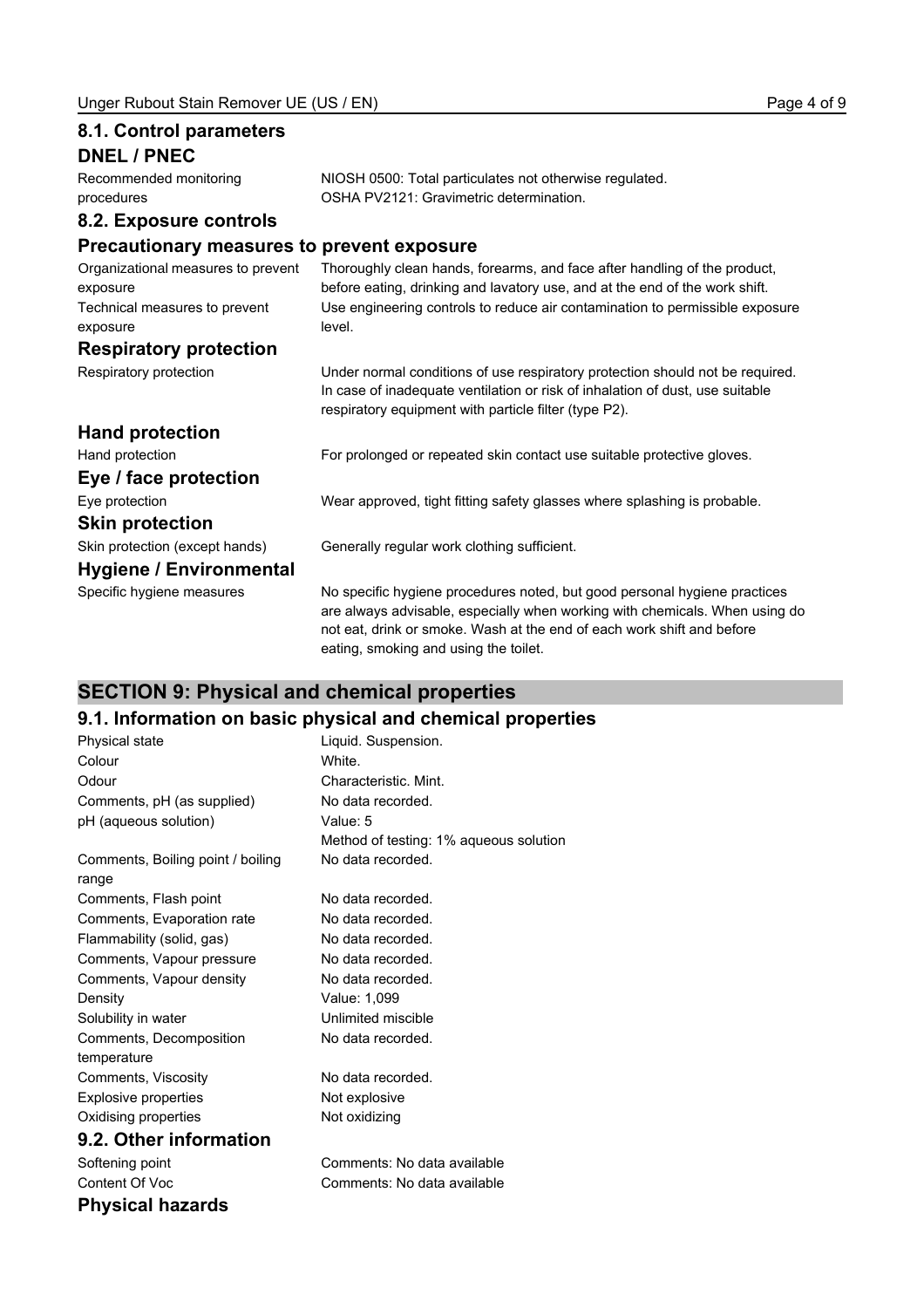Comments, Particle size No data recorded.

#### **SECTION 10: Stability and reactivity**

#### **10.1. Reactivity**

Reactivity **Stable in normal conditions.** 

**10.2. Chemical stability**

Stability Stable under normal temperature conditions and recommended use.

## **10.3. Possibility of hazardous reactions**

Possibility of hazardous reactions No hazardous reactions under regular storage and handlings conditions known.

#### **10.4. Conditions to avoid**

Conditions to avoid **Protect** from moisture.

#### **10.5. Incompatible materials**

Materials to avoid Strong acids.

#### **10.6. Hazardous decomposition products**

Hazardous decomposition products Thermal decomposition or combustion may liberate carbon oxides and other toxic gases or vapours. Sulphurous gases (SOx). Organic decomposition products.

## **SECTION 11: Toxicological information**

## **11.1. Information on toxicological effects**

## **Toxicological Information:**

Other toxicological data ATE (Oral) 3133.1 mg/kg bw ATE (Dermal) 14175.3 mg/kg bw

#### **Toxicological data for substances**

| Substance                      | Sodium dodecylbenzene sulfonate (US)                                            |
|--------------------------------|---------------------------------------------------------------------------------|
| LD50 oral                      | Value: 438 mg/kg bodyweight                                                     |
|                                | Animal test species: rat                                                        |
| LC50 inhalation                | Value: 310 mg/m <sup>3</sup>                                                    |
|                                | Animal test species: rat                                                        |
|                                | Duration: 4 h                                                                   |
| Eye damage or irritation, test | Toxicity type: Eye damage                                                       |
| results                        | Exposure time: 24 Hour                                                          |
|                                | Species: rabbit                                                                 |
|                                | Result evaluation: strongly irritating                                          |
|                                | Comments: 250 µg pure substance applied                                         |
| Eye damage or irritation, test | Toxicity type: Eye damage                                                       |
| results                        | Species: rabbit                                                                 |
|                                | Result evaluation: strongly irritating                                          |
|                                | Comments: 1% aqueous solution applied                                           |
| Eye damage or irritation, test | Toxicity type: Skin irritation                                                  |
| results                        | Exposure time: 24 Hour                                                          |
|                                | Species: rabbit                                                                 |
|                                | Result evaluation: moderately irritating                                        |
|                                | Comments: 20 mg pure substance applied                                          |
| <b>Potential acute effects</b> |                                                                                 |
| Inhalation                     | No specific health warnings noted. Dust may irritate respiratory system.        |
| Skin contact                   | No specific health warnings noted. Dust has an irritating effect on moist skin. |
|                                | Prolonged contact may cause redness and irritation.                             |
| Eye contact                    | No specific health warnings noted. Prolonged contact may cause redness          |
|                                | and/or tearing. Causes serious eye irritation.                                  |
| Ingestion                      | No specific health warnings noted. The product causes irritation of mucous      |
|                                | membranes and may cause abdominal discomfort if swallowed. Ingestion may        |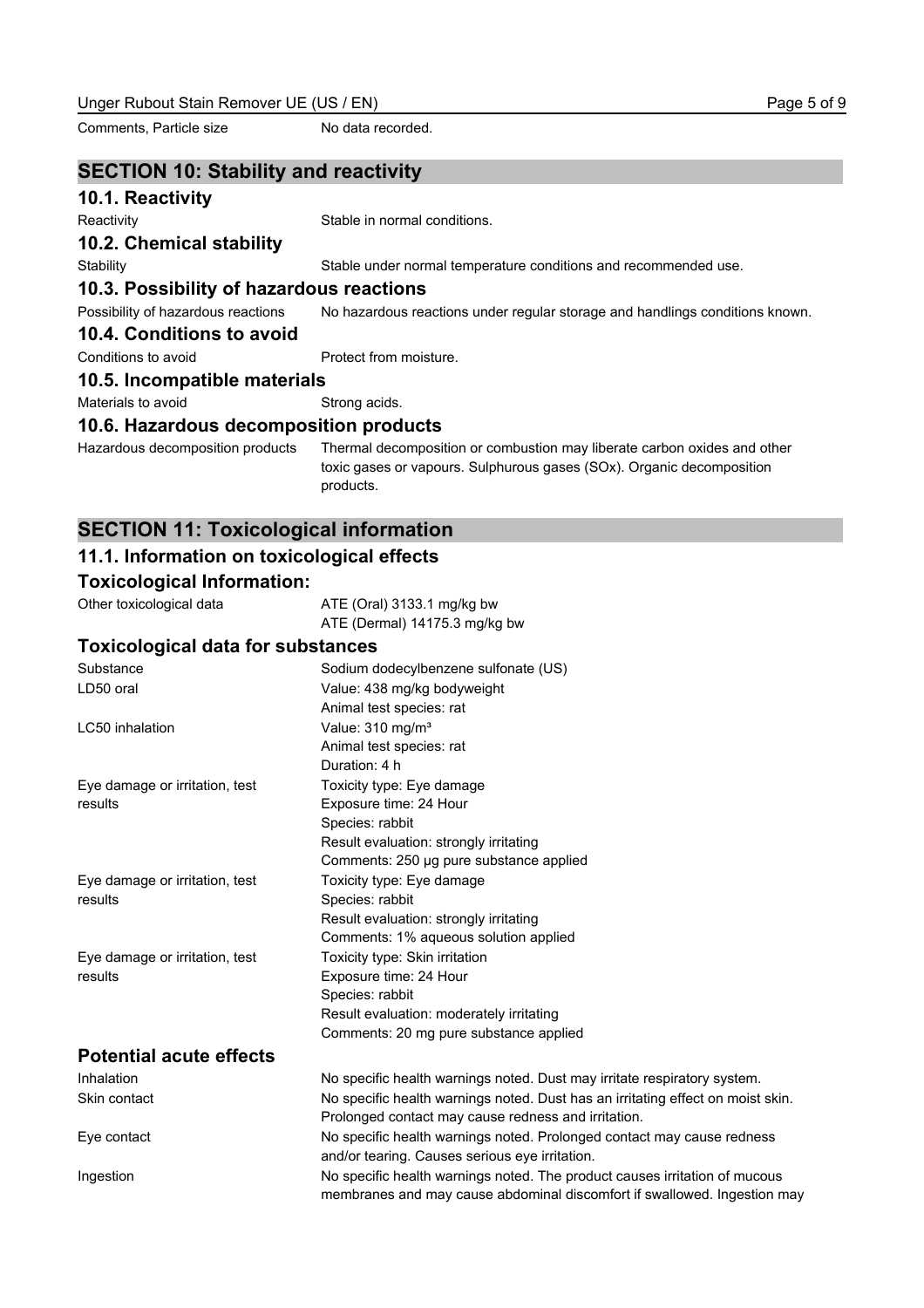|                                       | cause irritation of the gastrointestinal tract, vomiting and diarrhea. |
|---------------------------------------|------------------------------------------------------------------------|
| Aspiration hazard                     | Technically not feasible.                                              |
| Delayed effects / repeated exposure   |                                                                        |
| Sensitisation                         | No specific health warnings noted.                                     |
| STOT-single exposure                  | No data available, probably no subchronic toxicity                     |
| STOT-repeated exposure                | No data available, probably no chronic toxicity                        |
| Carcinogenic, Mutagenic or Reprotoxic |                                                                        |
| Carcinogenicity                       | No specific health warnings noted.                                     |
| Mutagenicity                          | No specific health warnings noted.                                     |
| Teratogenic properties                | No specific health warnings noted.                                     |

# **SECTION 12: Ecological information**

Reproductive toxicity **No specific health warnings noted.** 

# **12.1. Toxicity**

## **Toxicological data for substances**

| Substance                | Sodium dodecylbenzene sulfonate (US)    |
|--------------------------|-----------------------------------------|
| Acute aquatic, fish      | Value: 1,18 ppm                         |
|                          | Method of testing: unknown              |
|                          | Species: Lepomis macrochirus            |
|                          | Duration: 96 hours                      |
|                          | Test reference: freshwater              |
| Acute aquatic, algae     | Value: 112,4 mg/l                       |
|                          | Method of testing: unknown              |
|                          | Species: Pseudokirchnerella subcapitata |
|                          | Duration: 72 hours                      |
| Acute aguatic, Daphnia   | Value: 5,88 ppm                         |
|                          | Method of testing: unknown              |
|                          | Species: Daphnia magna                  |
|                          | Duration: 48 hours                      |
|                          | Test reference: freshwater              |
| Distribution coefficient | Value: 1,96                             |
|                          | Method of testing: unknown              |
|                          | Comments: Log Kow                       |
| Substance                | Undecan-1-ol, ethoxylated (US)          |
| Acute aquatic, fish      | Value: 7100 µg/l                        |
|                          | Method of testing: unknown              |
|                          | Species: Pimephales promelas            |
|                          | Duration: 96 hours                      |
|                          | Test reference: freshwater              |
| Acute aguatic, Daphnia   | Value: 6700 µg/l                        |
|                          | Method of testing: unknown              |
|                          | Species: Dpahnia magna                  |
|                          | Duration: 48                            |
|                          | Test reference: freshwater              |

# **12.2. Persistence and degradability**

| Persistence and degradability            | All organic components are considered biodegradable.       |  |
|------------------------------------------|------------------------------------------------------------|--|
| 12.3. Bioaccumulative potential          |                                                            |  |
| Bioaccumulative potential                | The product is not bioaccumulating.                        |  |
| 12.4. Mobility in soil                   |                                                            |  |
| Mobility                                 | No data on possible environmental effects have been found. |  |
| 12.5. Results of PBT and vPvB assessment |                                                            |  |
| PBT assessment results                   | This product does not contain any PBT or vPvB substances.  |  |

## **12.6. Other adverse effects**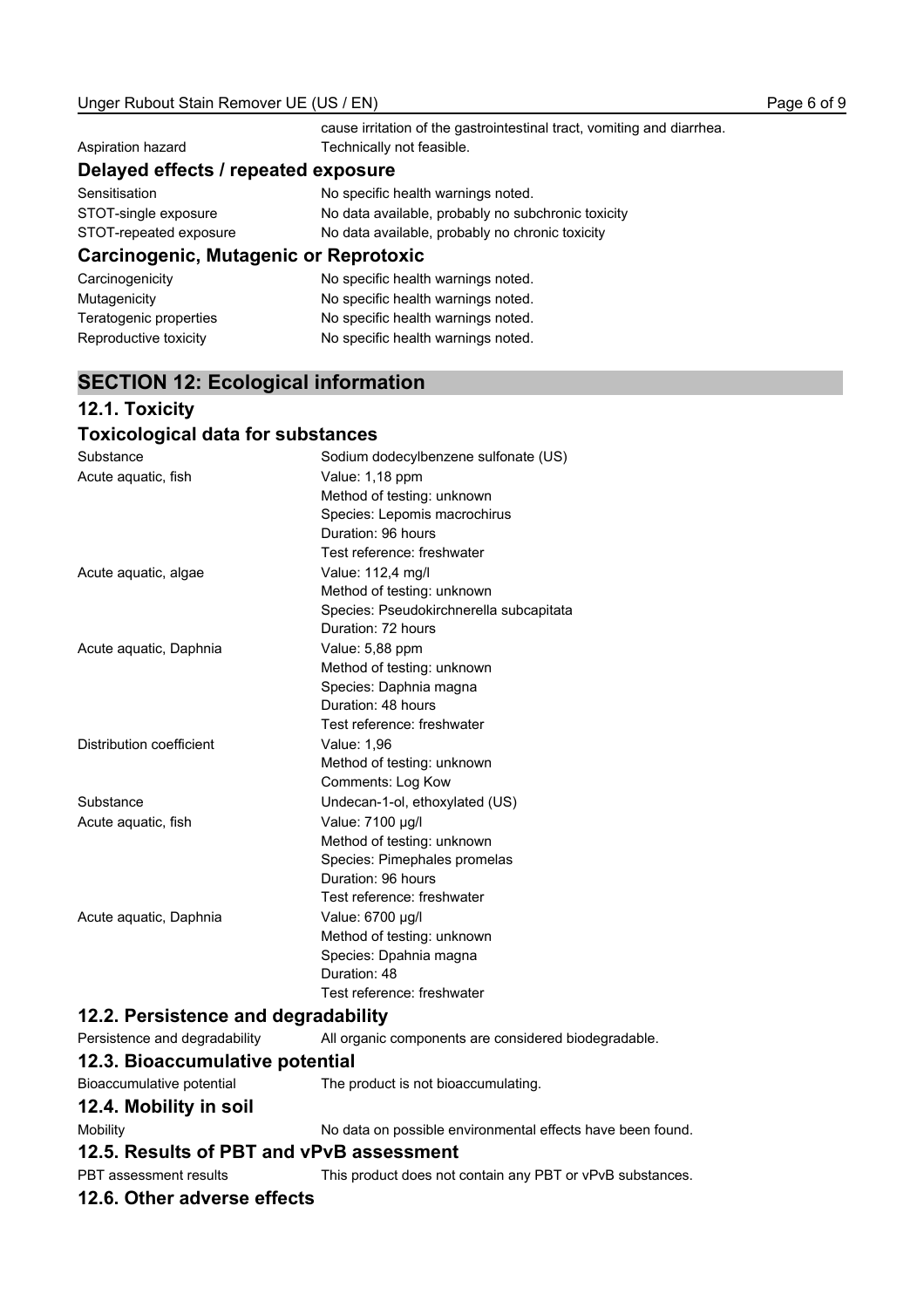| Comments, Ozone depletion<br>potential    | Ozone depletion potential not known |
|-------------------------------------------|-------------------------------------|
| Comments, Photochemical ozone<br>creation | Ozone formation potential not known |
| Comments Global warming potential         | Global greenhouse effect not known  |

## **SECTION 13: Disposal considerations**

#### **13.1. Waste treatment methods**

Specify the appropriate methods of disposal Dispose of waste and residues in accordance with local authority requirements. No specific disposal method required. Relevant waste regulation Federal waste regulation: 40 CFR 261 Product classified as hazardous waste No Packaging classified as hazardous waste No

## **SECTION 14: Transport information**

## **14.1. UN number** Comments **No recommendation given. 14.2. UN proper shipping name** Comments No recommendation given. **14.3. Transport hazard class(es)** Comments No recommendation given. **14.4. Packing group** Comments No recommendation given. **14.5. Environmental hazards** Comments **No recommendation given. 14.6. Special precautions for user** Special safety precautions for user No recommendation given. **14.7. Transport in bulk according to Annex II of MARPOL 73/78 and the IBC Code** Product name No recommendation given. **Additional information.** Additional information. The product is not covered by international regulation on the transport of dangerous goods (IMDG, IATA, ADR/RID). **ADR / RID - Other information** ADR Other information No recommendation given. **ADN - Other information** Other information No recommendation given. **IMDG / ICAO / IATA Other information** IMDG Other information No recommendation given.

# **SECTION 15: Regulatory information**

## **15.1. Safety, health and environmental regulations/legislation specific for the substance or mixture**

References (laws/regulations) 29 CFR 1910.1200, Subpart Z (Toxic and Hazardous Substances), App. A (Health Hazards), App B (Physical Criteria), App C (Allocation of Label Elements), App D (Minimum Information for a SDS), App E (Trade Secret), App F (Carcinogenicity).

International Inventories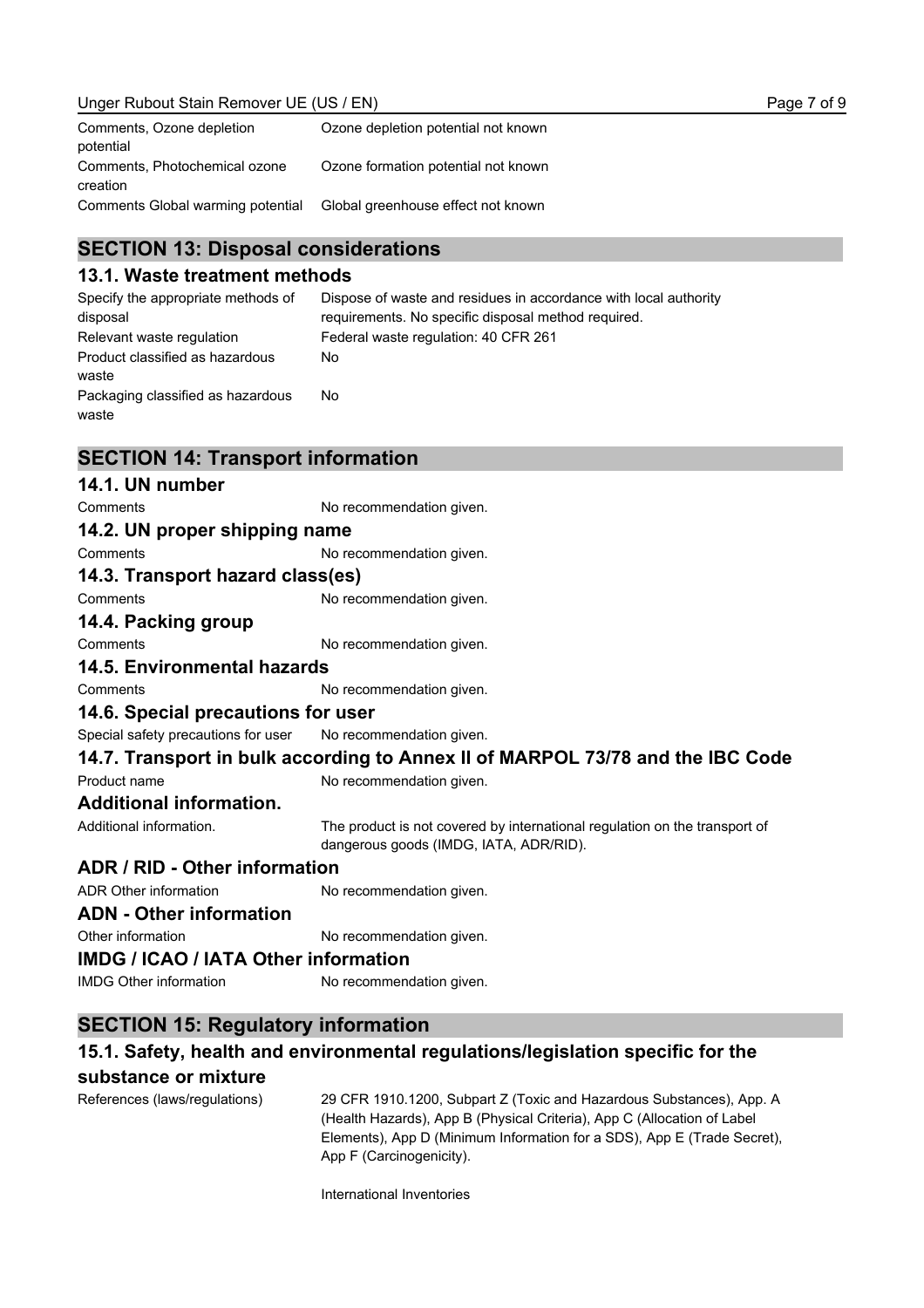USA: All compounds are listed on the TSCA Inventory Canada: All components are listed either on the DSL or NDSL.

US Federal Regulations:

#### SARA 313:

Section 313 of Title III of the Superfund Amendments and Reauthorization Act of 1986 (SARA). This product does not contain any chemicals which are subject to the reporting requirements of the Act and Title 40 of the Code of Federal Regulations, Part 372

SARA 311/312 Hazard Categories: Acute Health Hazard Yes Chronic Health Hazard No Fire Hazard No Sudden release of pressure hazard No Reactive Hazard No

CWA (Clean Water Act): This product does not contain any substances regulated as pollutants pursuant to the Clean Water Act (40 CFR 122.21 and 40 CFR 122.42)

#### CERCLA

This material, as supplied, does not contain any substances regulated as hazardous substances under the Comprehensive Environmental Response Compensation and Liability Act (CERCLA) (40 CFR 302) or the Superfund Amendments and Reauthorization Act (SARA) (40 CFR 355). There may be specific reporting requirements at the local, regional, or state level pertaining to releases of this material

US State Regulations

California Proposition 65: This product does not contain any Proposition 65 chemicals.

U.S. State Right-to-Know Regulations: This product does not contain any substances regulated by state right-toknow regulations.

#### **15.2. Chemical safety assessment**

| N٥                       |
|--------------------------|
|                          |
| No data recorded.        |
| N٥                       |
| No recommendation given. |
|                          |

### **SECTION 16: Other information**

| Supplier's notes                    | The information on this data sheet represents our current data and is reliable<br>provided that the product is used under the prescribed conditions and in |
|-------------------------------------|------------------------------------------------------------------------------------------------------------------------------------------------------------|
|                                     | accordance with the application specified on the packaging and/or in the                                                                                   |
|                                     | technical guidance literature. Any other use of the product which involves                                                                                 |
|                                     | using the product in combination with any other product or any other process                                                                               |
|                                     | is the responsibility of the user.                                                                                                                         |
| Classification according to         | Eye Irrit. 2; H319; Calculation method                                                                                                                     |
| Regulation (EC) No 1272/2008        |                                                                                                                                                            |
| <b>[CLP/GHS]</b>                    |                                                                                                                                                            |
| List of relevant H-phrases (Section | H302 Harmful if swallowed.                                                                                                                                 |